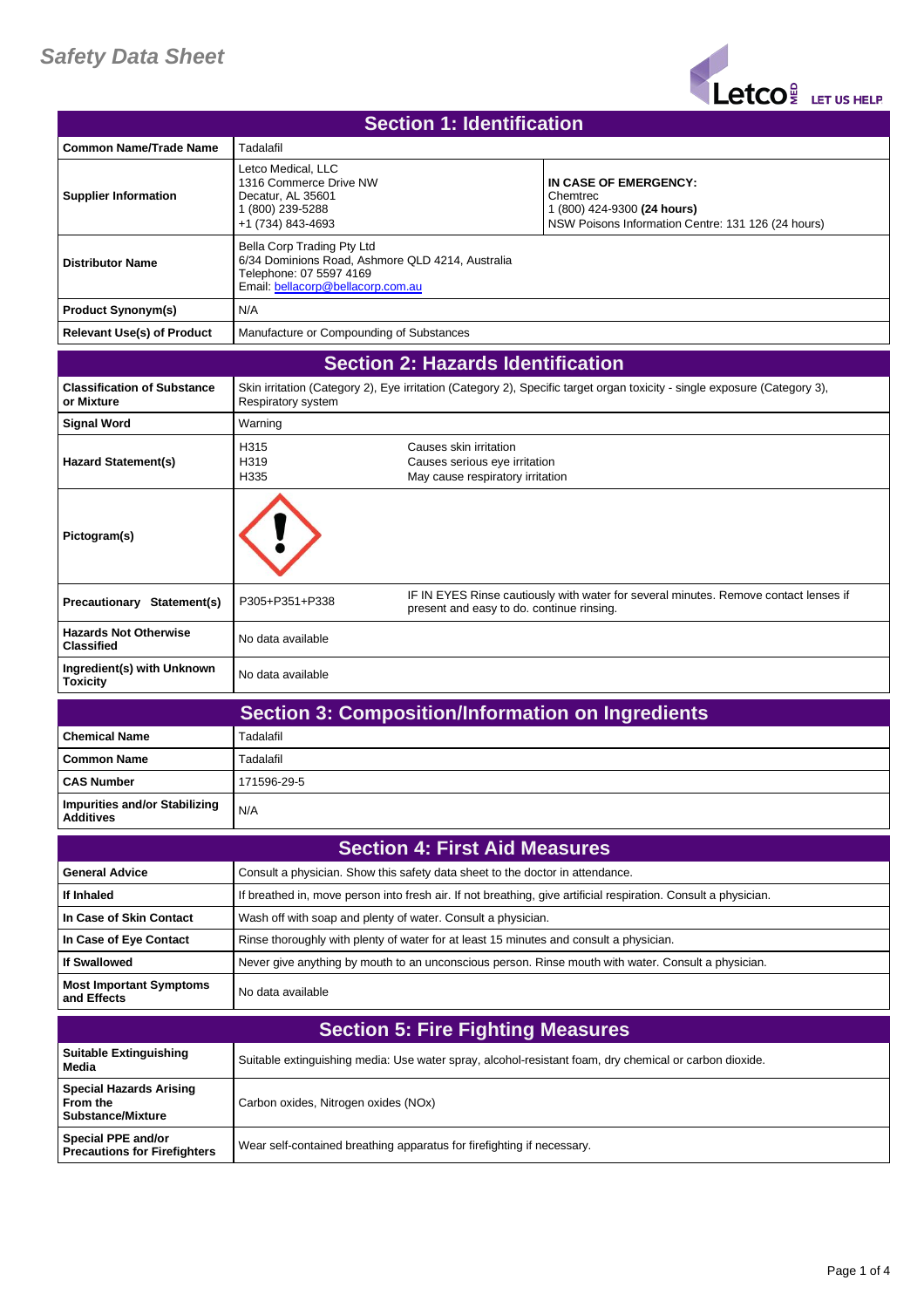| <b>Section 6: Accidental Release Measures</b>                                                  |                                                                                                                                                                                                                               |  |
|------------------------------------------------------------------------------------------------|-------------------------------------------------------------------------------------------------------------------------------------------------------------------------------------------------------------------------------|--|
| <b>Personal Precautions,</b><br><b>Protective Equipment and</b><br><b>Emergency Procedures</b> | Use personal protective equipment. Avoid dust formation. Avoid breathing vapours, mist or gas. Ensure adequate ventilation.<br>Evacuate personnel to safe areas. Avoid breathing dust. For personal protection see section 8. |  |
| <b>Methods and Materials</b><br><b>Used for Containment</b>                                    | Do not let product enter drains.                                                                                                                                                                                              |  |
| <b>Cleanup Procedures</b>                                                                      | Pick up and arrange disposal without creating dust. Sweep up and shovel. Keep in suitable, closed containers for disposal                                                                                                     |  |

| <b>Section 7: Handling and Storage</b>    |                                                                                                                                                                                     |  |
|-------------------------------------------|-------------------------------------------------------------------------------------------------------------------------------------------------------------------------------------|--|
| l Precautions for Safe<br><b>Handling</b> | Avoid contact with skin and eyes. Avoid formation of dust and aerosols. Provide appropriate exhaust ventilation at places<br>where dust is formed. For precautions see section 2.2. |  |
| <b>Conditions for Safe Storage</b>        | Store in cool place. Keep container tightly closed in a dry and well-ventilated place. Storage class (TRGS 510): Non-<br>Combustible Solids                                         |  |

| <b>Section 8: Exposure Controls/Personal Protection</b>                 |                                                                                                                                                                                                                                                                                                                                                                                                                                                               |  |
|-------------------------------------------------------------------------|---------------------------------------------------------------------------------------------------------------------------------------------------------------------------------------------------------------------------------------------------------------------------------------------------------------------------------------------------------------------------------------------------------------------------------------------------------------|--|
| <b>Components with</b><br><b>Workplace Control</b><br><b>Parameters</b> | No data available                                                                                                                                                                                                                                                                                                                                                                                                                                             |  |
| <b>Appropriate Engineering</b><br><b>Controls</b>                       | Handle in accordance with good industrial hygiene and safety practice. Wash hands before breaks and at the end of workday.                                                                                                                                                                                                                                                                                                                                    |  |
| <b>PPE - Eye/Face Protection</b>                                        | Face shield and safety glasses Use equipment for eye protection tested and approved under appropriate government<br>standards such as NIOSH (US) or EN 166(EU).                                                                                                                                                                                                                                                                                               |  |
| <b>PPE - Skin Protection</b>                                            | Handle with gloves. Gloves must be inspected prior to use. Use proper glove removal technique (without touching glove's<br>outer surface) to avoid skin contact with this product. Dispose of contaminated gloves after use in accordance with applicable<br>laws and good laboratory practices. Wash and dry hands. The selected protective gloves have to satisfy the specifications of<br>EU Directive 89/686/EEC and the standard EN 374 derived from it. |  |
| <b>PPE - Body Protection</b>                                            | Complete suit protecting against chemicals. The type of protective equipment must be selected according to the concentration<br>and amount of the dangerous substance at the specific workplace.                                                                                                                                                                                                                                                              |  |
| <b>PPE - Respiratory</b><br><b>Protection</b>                           | Where risk assessment shows air-purifying respirators are appropriate use (EN 143) respirator cartridges as a backup to<br>engineering controls. If the full-face supplied air respirator. Use respirators and components tested and approved under<br>appropriate government standards such as NIOSH (US) or CEN (EU).                                                                                                                                       |  |

| <b>Section 9: Physical and Chemical Properties</b>       |                        |  |
|----------------------------------------------------------|------------------------|--|
| Appearance                                               | Appearance Form: solid |  |
| <b>Upper/Lower Flammability</b><br>or Explosive Limits   | No data available      |  |
| Odor                                                     | No data available      |  |
| <b>Vapor Pressure</b>                                    | No data available      |  |
| <b>Odor Threshold</b>                                    | No data available      |  |
| <b>Vapor Density</b>                                     | No data available      |  |
| рH                                                       | No data available      |  |
| <b>Relative Density</b>                                  | No data available      |  |
| <b>Melting Point/Freezing</b><br>Point                   | No data available      |  |
| <b>Solubility</b>                                        | No data available      |  |
| <b>Initial Boiling Point and</b><br><b>Boiling Range</b> | No data available      |  |
| <b>Flash Point</b>                                       | No data available      |  |
| <b>Evaporation Rate</b>                                  | No data available      |  |
| <b>Flammability (Solid, Gas)</b>                         | No data available      |  |
| <b>Partition Coefficient</b>                             | No data available      |  |
| <b>Auto-Ignition Temperature</b>                         | No data available      |  |
| Decomposition<br><b>Temperature</b>                      | No data available      |  |
| <b>Viscosity</b>                                         | No data available      |  |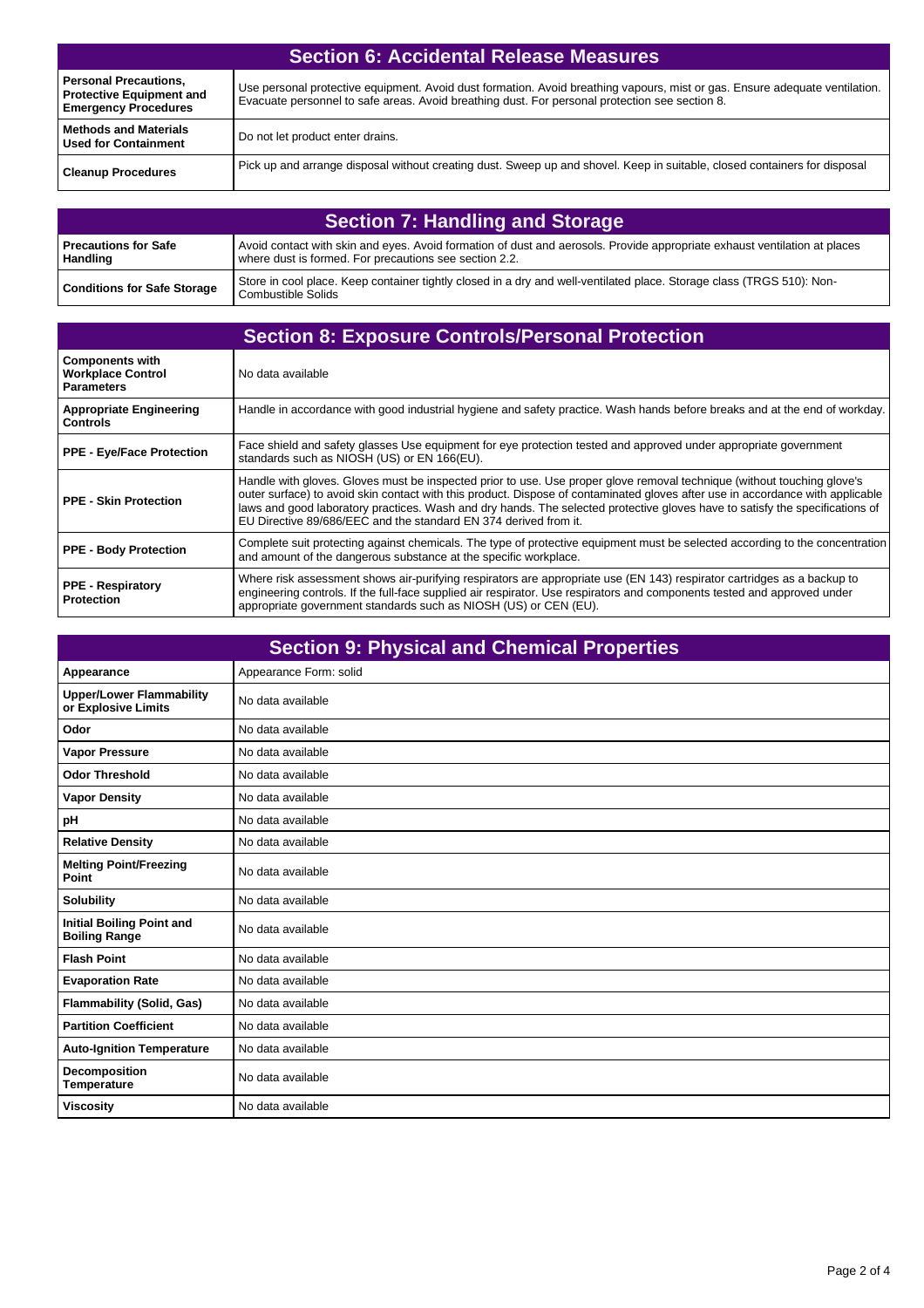| <b>Section 10: Stability and Reactivity</b>         |                                                                                                                                              |  |
|-----------------------------------------------------|----------------------------------------------------------------------------------------------------------------------------------------------|--|
| <b>Reactivity</b>                                   | No data available                                                                                                                            |  |
| <b>Chemical Stability</b>                           | Stable under recommended storage conditions.                                                                                                 |  |
| <b>Possibility of Hazardous</b><br><b>Reactions</b> | No data available                                                                                                                            |  |
| <b>Conditions to Avoid</b>                          | No data available                                                                                                                            |  |
| <b>Incompatible Materials</b>                       | Strong oxidizing agents                                                                                                                      |  |
| <b>Hazardous Decomposition</b><br><b>Products</b>   | Hazardous decomposition products formed under fire conditions. - Carbon oxides, Nitrogen oxides (NOx) In the event of fire:<br>see section 5 |  |

| <b>Section 11: Toxicological Information</b>                                  |                                                                                                                                                                  |  |
|-------------------------------------------------------------------------------|------------------------------------------------------------------------------------------------------------------------------------------------------------------|--|
| <b>Acute Toxicity - LD50 Oral</b>                                             | LD50 Greater than 750 mg/kg(Oral-Rat)                                                                                                                            |  |
| <b>Acute Toxicity - Inhalation</b>                                            | No data available.                                                                                                                                               |  |
| <b>Acute Toxicity - Dermal</b>                                                | No data available.                                                                                                                                               |  |
| <b>Acute Toxicity - Eye</b>                                                   | No data available.                                                                                                                                               |  |
| <b>Skin Corrosion/Irritation</b>                                              | No data available (Tadalafil)                                                                                                                                    |  |
| <b>Serious Eye</b><br>Damage/Irritation                                       | No data available (Tadalafil)                                                                                                                                    |  |
| <b>Respiratory or Skin</b><br><b>Sensitization</b>                            | No data available.                                                                                                                                               |  |
| <b>Germ Cell Mutagenicity</b>                                                 | No data available (Tadalafil)                                                                                                                                    |  |
| <b>Carcinogenicity IARC</b>                                                   | IARC: No component of this product present at levels greater than or equal to 0.1% is identified as probable, possible or<br>confirmed human carcinogen by IARC. |  |
| <b>Carcinogenicity ACGIH</b>                                                  | No data available                                                                                                                                                |  |
| <b>Carcinogenicity NTP</b>                                                    | No data available                                                                                                                                                |  |
| <b>Carcinogenicity OSHA</b>                                                   | No data available                                                                                                                                                |  |
| <b>Reproductive Toxicity</b>                                                  | No data available (Tadalafil)                                                                                                                                    |  |
| <b>Specific Target Organ</b><br><b>Toxicity - Single Exposure</b>             | May cause respiratory irritation. (Tadalafil)                                                                                                                    |  |
| <b>Specific Target Organ</b><br><b>Toxicity - Repeated</b><br><b>Exposure</b> | No data available                                                                                                                                                |  |
| <b>Aspiration Hazard</b>                                                      | No data available (Tadalafil)                                                                                                                                    |  |

| <b>Section 12: Ecological Information</b> |                               |  |
|-------------------------------------------|-------------------------------|--|
| <b>Toxicity</b>                           | No data available             |  |
| l Persistence and<br>Degradability        | No data available             |  |
| Bio-accumulative Potential                | No data available             |  |
| <b>Mobility in Soil</b>                   | No data available (Tadalafil) |  |
| Other Adverse Effects                     | No data available             |  |

| <b>Section 13: Disposal Considerations</b>              |                                                                                                                                                                   |  |
|---------------------------------------------------------|-------------------------------------------------------------------------------------------------------------------------------------------------------------------|--|
| <b>Waste Treatment Methods</b><br><b>Product</b>        | Offer surplus and non-recyclable solutions to a licensed disposal company. Dissolve or mix the material with a combustible<br>solvent and burn in a chem scrubber |  |
| <b>Waste Treatment Methods</b><br>Packaging             | Dispose of as unused product.                                                                                                                                     |  |
| <b>Special Precautions Landfill</b><br>or Incinerations | No data available                                                                                                                                                 |  |
| <b>Other Information</b>                                | No data available                                                                                                                                                 |  |

| <b>Section 14: Transport Information</b> |                      |  |
|------------------------------------------|----------------------|--|
| <b>UN Number</b>                         | Not dangerous goods. |  |
| <b>UN Proper Shipping Name</b>           | N/A                  |  |
| <b>Transport Hazard Class(es)</b>        | N/A                  |  |
| <b>Packaging Group</b>                   | N/A                  |  |
| <b>Environmental Hazards</b>             | N/A                  |  |